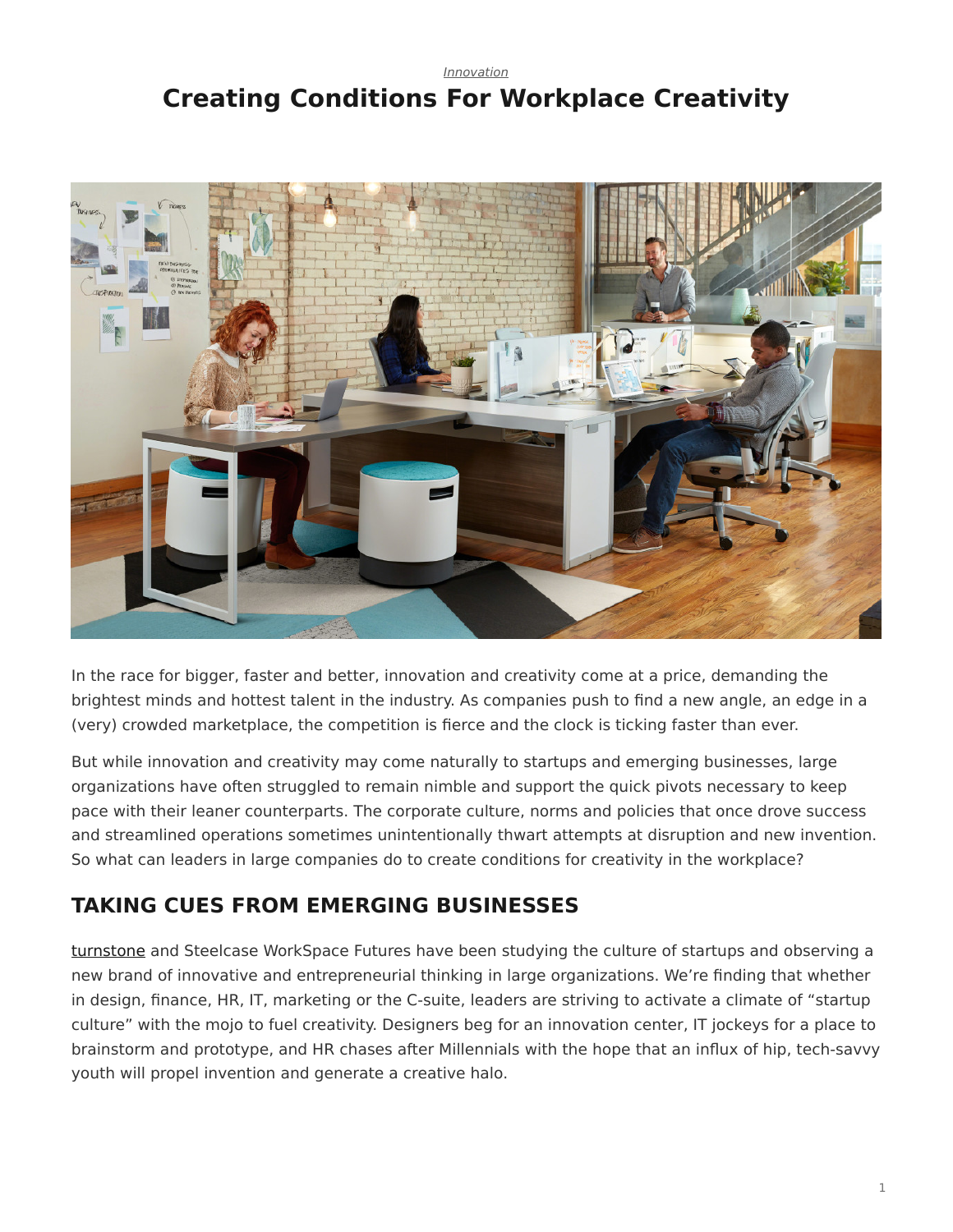According to a recent article in The Economist, this search for an innovative panacea has executives crisscrossing the country to visit innovation centers at some of the world's most highly-touted startups. They recognize that ping pong tables and unlimited food and drinks, though effective at infusing fun, do not—and cannot—single-handedly effuse creativity, so they're looking to emerging businesses for answers. Donna Flynn, vice president of Steelcase WorkSpace Futures and anthropologist by training, says the answer has to come from the top. More than beanbags and video games, Flynn says leadership holds the key to how teams pursue creativity and invention.

"Research in a variety of industries has shown that creativity and successful innovation can only flourish when senior leaders of organizations purposefully design an environment that allows teams to experiment, fail and explore new approaches. Many people imagine creativity as a mysterious and magical talent, but turning creativity into market value also requires structure and process. Leaders play a critical role in this by showing strong support for trying new things, providing resources to help them pursue their best ideas, and measuring emerging innovations by a different set of standards than might be used in their core business."

Entrepreneurs have long embraced this fluid approach to innovation, and founders have disrupted conventions from the moment their ideas married themselves to a lease and a payroll. Without the constraints of HR or the boundaries of corporate policies, these agile thinkers push ideas beyond traditional boundaries. What can we learn from them—and how can we scale those practices to fit large organizations?

David Kidder has been helping the world's biggest companies leverage space, tools and technology to enhance innovation for half a decade, and is perhaps best known for his best-selling books "The Intellectual Devotional" and "The Startup Playbook." But it's Kidder's role as co-founder and CEO of Bionic that keeps him in constant contact with CEOs of Fortune 500 companies looking to turn up the volume on organic growth and transformation. According to Kidder, leaders must first re-think the way they value space, from assets to growth capability.

**"You can't say to someone, 'I want you to think differently, build differently, behave differently'—and then say, 'Go back to your desk.' It absolutely doesn't square with the idea that we want you to create growth. As founders and as leaders, we need to break people's environments to truly change the way people think and create."**

#### **DAVID KIDDER, CO-FOUNDER AND CEO OF BIONIC**

"Space is a sum of many parts, and it is more powerful than individual pieces," he noted in a recent conversation with turnstone. "But when you view space simply as a cost, you get stifled on its purpose, which often stops growth and creativity. You have to force yourself into a new mindset of looking at creating environments that unlock growth, innovation and creativity. Experience is revenue growth, not cost."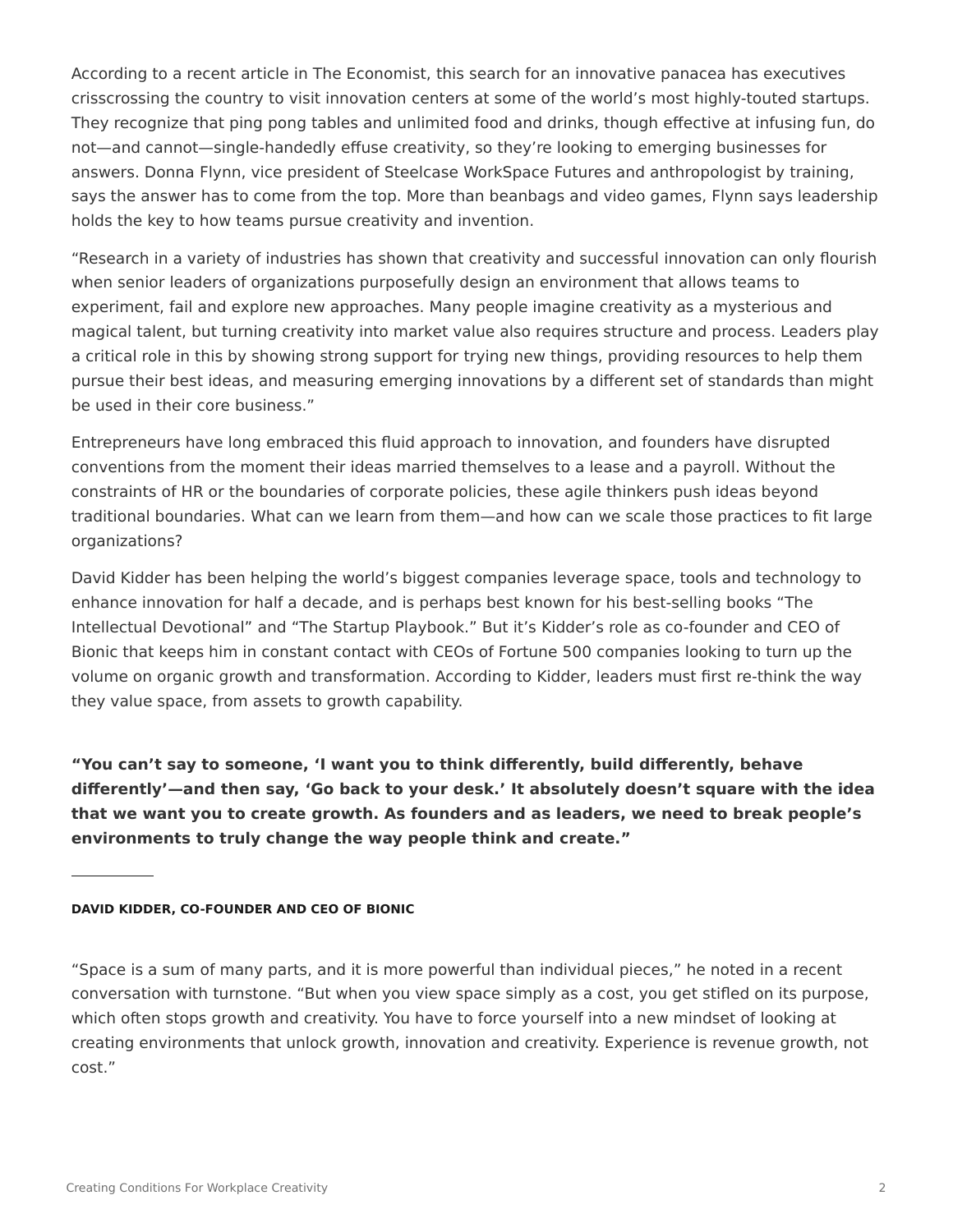As Kidder emphasizes, there are powerful, existing organizational mindsets and historic approaches to innovation that either stop or slow progress to unlocking business model and productive innovation. Leaders, he says, need to view space and office design as an operating expense critical to growth—not as a capital expense tossed in with paper clips and insurance policies. By changing the way leaders view space and its impact on building a creative culture, it's possible to move the needle on real innovation.

"You can't say to someone, 'I want you to think differently, build differently, behave differently'— and then say, 'Go back to your desk.' It absolutely doesn't square with the idea that we want you to create growth. As founders and as leaders, we need to break people's environments to truly change the way people think and create."

# **THE POWER OF AN INNOVATIVE LEADER**

For startups and founders in emerging businesses, "breaking" the work environment starts by reframing the space conversation and recognizing the implications that come with innovation—namely, untethering people and giving them room to iterate, prototype, design and imagine. For entrepreneurs building their company from scratch, this often happens organically. There are no historical pressures or preconceived notions of what their space should look like or how they should operate. But intrapreneurs in established organizations seeking disruption must force a sense of agility to spur creativity. They're tasked with hacking the office so that innovation can happen as a matter of course.

Jeff Schuetz is Staff VP of Global Technology for Consumer Packaging at Sonoco, a 116-year-old global packaging company in Hartsville, South Carolina. Two years ago after a change in leadership, Sonoco quickly pinpointed space as a key to disruption.

"We have a new CEO that came from within our organization, and he identified growth through innovation as a key component of his strategy. We have great technical abilities but not great spaces—it was beige and traditional. While we were already working on changing things, when the CEO said, 'Go,' we were able to present him with a much larger proposal."

Schuetz explains how this support prompted Sonoco to tear down their former development center to the studs and completely start over. The resulting transformation pulled them out of the past and placed them decidedly in the future.

"We've provided a lot more space for collaboration: classic conference rooms, huddle areas, comfortable couches, a work café and outdoor spaces that we're able to use nine months out of the year. We think of our space as a tool for attracting the talented Millennials we want. Now when you walk in, there's a bit of a 'wow.'"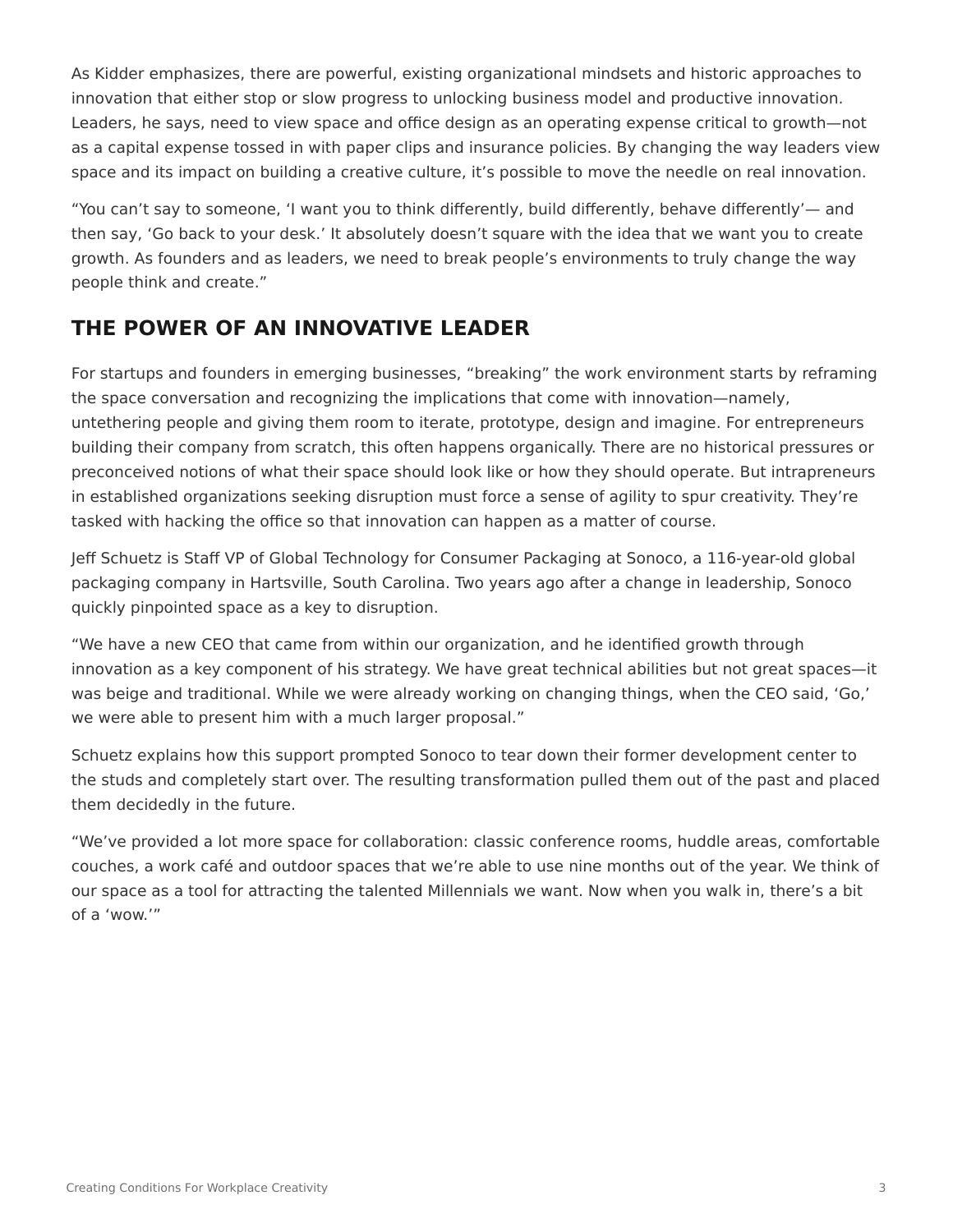**"We've provided a lot more space for collaboration: classic conference rooms, huddle areas, comfortable couches, a work café and outdoor spaces that we're able to use nine months out of the year. We think of our space as a tool for attracting the talented Millennials we want. Now when you walk in, there's a bit of a 'wow.'"**

**JEFF SCHUETZ,** | Staff VP of Global Technology for Consumer Packaging at Sonoco

### **PASSIONATE LEADERS INSPIRE DISRUPTION**

Leaders of innovation teams also exhibit a healthy disrespect for the status quo and often request complete autonomy in order to further their creative agenda. Executives who recognize the power of reinventing an industry are frequently willing to grant unusual levels of self-governance to these leaders and their teams. In the interest of achieving something potentially revolutionary, they also allocate a special budget, relinquish hiring decisions and let them work their magic without a specific agenda.

"When our innovation focus came to being in early 2014, our CEO didn't give directives with specifics. Instead, he really left it to us to come to him with the details, and it was an easier sell because he was striving for both cultural and technological innovation. The work environment is one pillar to that new culture, and I'm convinced it never would've happened without CEO support," says Schuetz.

Kidder's experience in both entrepreneurial and intrapreneurial ecosystems highlights the crucial role leadership plays. "Half of it is the CEO. Bold, sleeves rolled up, building it. They're empowering people to create productive failure with velocity. And if you have that, you're halfway there."

## **CREATIVITY STARTS HERE**

We believe leaders of emerging businesses and of innovative teams in large organizations share the same DNA: their goal is to disrupt, question, test, and challenge the status quo. Their pursuit for fresh thinking packaged in unconventional wrappings depends on the level of freedom they experience in their environment.

Ready to build that kind of ecosystem for your team? Consider this:

#### **IMPACT OF LEADERS**

Much like the founders of emerging businesses, leaders of large, leading organizations must set the stage for innovation by modeling the cultural norms that allow for free thinking, exploration, creativity and freedom to fail. In short, they must empower their team to pursue ideas and unleash their creativity without fear.

- So leaders, trust your team, even amidst ambiguity
- Allow them to act with just enough information to responsibly move projects ahead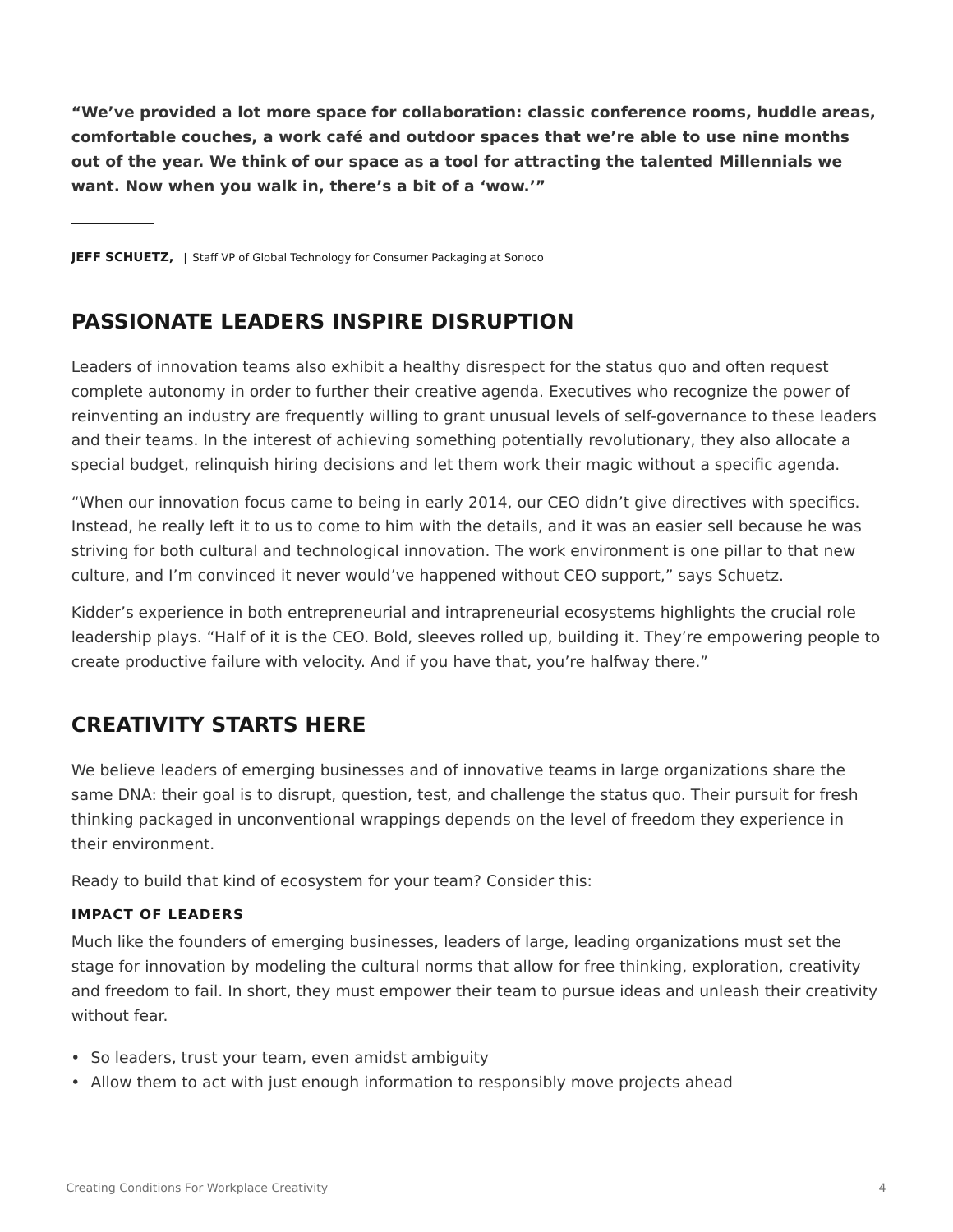- Embrace analog ideation
- Welcome disagreements and divergent thinking to combat optimization
- Remove organizational red tape whenever possible
- Give innovators as much autonomy as you're able
- Provide spaces that can stay messy while ideas take shape

Says Schuetz, "In the past, there has been a tendency to get into a group think, but this environment we're creating now is one that welcomes divergent thoughts and disruption. Being able to encourage more creativity and risk- taking is something that our new environment is aiding."

#### **IMPACT OF PEOPLE**

Because the implications of talent on creativity are immense, as are cultural fit, motivation, passion and authenticity, innovative leaders fight for the freedom to hire without oversight from HR. Tom Kelley, author of The "Ten Faces of Innovation," identified how "Directors," those in leadership roles with a firm grasp on the direction of their companies and able to bring out the best in others, value the freedom to hire.

"There's an old adage in Hollywood that 'directing is 90 percent casting.' Great Directors [in business] build a team of people who need little direction and can lead by example themselves."

Finding people who know when and where to speak up and will work to create their own break- through culture is necessary. These meaningful connections make people feel safe, opening the door to true collaboration and creativity.

- When hiring, consider individual personalities and how they'll mesh
- If possible, involve several team members in the interview process to test for fit
- Use space to break down silos and create an environment conducive to collaboration
- Foster a vibrant, startup culture that promotes natural interactions between teams and departments
- Set the stage for relationships to bloom and trust to take root between coworkers

#### **IMPACT OF SPACE**

Steven Johnson, best-selling author and TED speaker, has said, "If you look at history, innovation doesn't just come from giving people incentives; it comes from creating environments where their ideas can connect." For creativity to bloom and innovation to flourish, innovators benefit from a true palette of places:

- Design respite areas where team members can find solace
- Create team spaces that boost culture and promote natural social interaction
- Provide collaborative spaces for group projects and meetings
- Use whiteboards to capture idea generation
- Make "dashboards" that track progress, quality measurements and goals visible to all

Allowing creatives to move freely throughout the day based on the task at hand helps them remain agile and maintain forward momentum to accelerate business results.